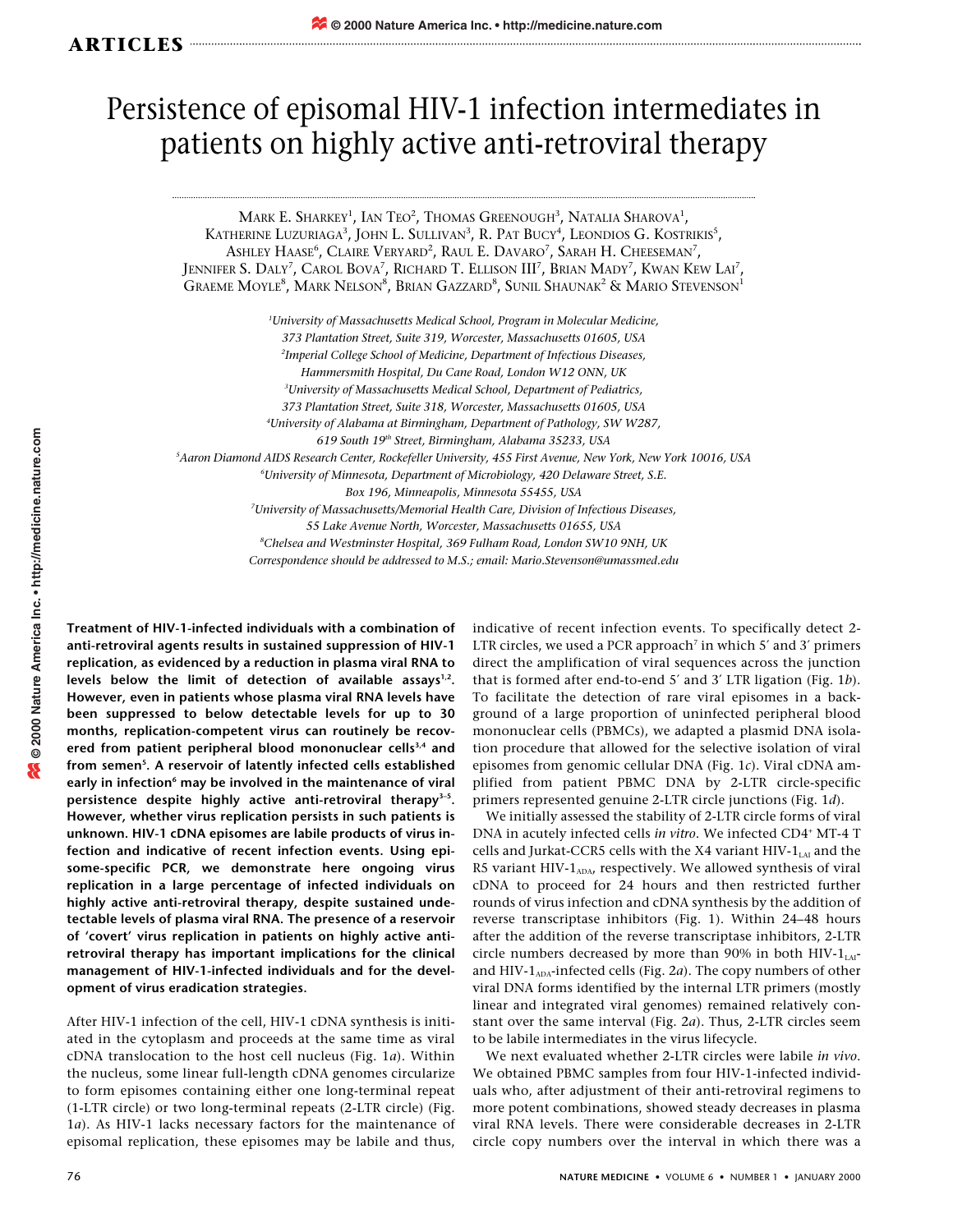$HIV-1_{LAI}$ 

P<sub>2</sub> P3

P<sub>5</sub>

0.6

32



genomes.

**Fig. 1** Detection of 2-LTR replication intermediates of HIV-1. *a*, cDNA intermediates in HIV-1 reverse transcription. Dashed lines, viral RNA; solid lines, cDNA; \*, primer binding site. Far left, subcellular location of the main stages in reverse transcription (the exact boundaries are not yet defined). After translocating to the nucleus, linear cDNA either undergoes integration to form the provirus or circularizes to form episomes containing 1-LTR or 2- LTRs. *b***,** Strategy for 2-LTR-specific PCR amplification, with organization of the LTRs at the circle junction and binding sites for 2-LTR circle-specific primers. For amplification of all forms of viral cDNA, the 2-LTR circle-specific primers were reversed in orientation, such that amplification is internal of the LTR. *c***,** Selective isolation of episomal forms of viral cDNA. Log dilutions of HIV-1-infected MT-4 cells (CD4<sup>+</sup> T-cell line) were adjusted to  $1 \times 10^6$  total cells by the addition of uninfected cells. Total cellular DNA and extrachromosomal DNA were isolated and amplified with α-tubulin-specific primers<sup>21</sup>

rapid decrease in levels of plasma viral RNA (Fig. 2*b*). In contrast, when samples were analyzed in parallel with internal LTR primers (Fig. 1*b*), HIV-1 cDNA levels fluctuated by no more than 300% (Fig. 2*b*). These results indicate that 2-LTR circles are labile, both *in vitro* and *in vivo*, relative to integrated viral

We next determined whether 2-LTR HIV-1 episomes were present in 63 patients who, throughout treatment with highly active anti-retroviral therapy (HAART), had undetectable levels of plasma viral RNA for sustained periods of time (Tables 1 and 2). Of these 63 patients, 50 (80%) had undetectable levels of plasma viral RNA (assay limit of sensitivity, 400 copies/ml) for 12 months or longer (Table 2). Of these 50 patients, 24 (48%) had undetectable levels of plasma viral RNA for 12 months or more using an assay with sensitivity as low as 50 copies/ml. In 48 of the 63 patients (76%), 2-LTR circles were detected in their PBMCs (Table 2). 2-LTR circle copy numbers ranged from less than 1 copy per 1 x 10<sup>6</sup> PBMCs to 620 copies per  $1 \times 10^6$  PBMCs. There did not seem to be any substantial relationship between the frequency of 2-LTR circles in patient PBMCs and the time during which plasma viral RNA was undetectable (Fig. 3). These data indicate that labile replication intermediates are present in a substantial proportion of HIV-1 infected individuals who show sustained suppression of plasma viral RNA while on HAART. 2-LTR circles were not detectable in PBMCs from 15 (24%) patients (Table 2). However, this may not indicate an arrest of ongoing virus replication, because our assay does not account for extrachromosomal linear and 1-LTR circle forms of and with 2-LTR-specific primers. The recovery of cellular DNA and 2-LTR circles was 0.6 and 32%, respectively, indicating selective enrichment for 2-LTR circle forms of viral cDNA. *d*, 2-LTR circle junction sequences amplified from extrachromosomal DNA of five HIV-1-infected individuals (left margin, P1–P5) using 2-LTR circle-specific primers .

----------G-----------GTAC----T---------

---------------------GTGGC----------G--T---------------------------GTAC-------C---T--------

viral cDNA. To determine whether patients with 2-LTR circles also had cells with replication-competent virus, we did high-input viral co-culture assays on PBMCs from nine patients with 2-LTR circles and four patients without 2-LTR circles (Fig. 4). Replication-competent virus could readily be isolated from eight of the nine patients with 2-LTR circles. Virus could not be isolated from patient W1, who had a very low circle copy number. Infectious virus could not be isolated from three patients who lacked 2-LTR circles, even though co-culture was done on  $4 \times 10^{7}$ –6  $\times 10^{7}$  CD8-depleted patient PBMCs. For patient L8, who also lacked 2-LTR circles, only one of three cultures yielded infectious virus (Fig. 4). These results indicate a correlation between the presence of 2-LTR circles and cells with replication-competent virus. Plasma-based viral RNA assays therefore fail to demonstrate the full extent of viral activity in infected individuals who are being treated with HAART.

One important variable with a big effect on the decay charac-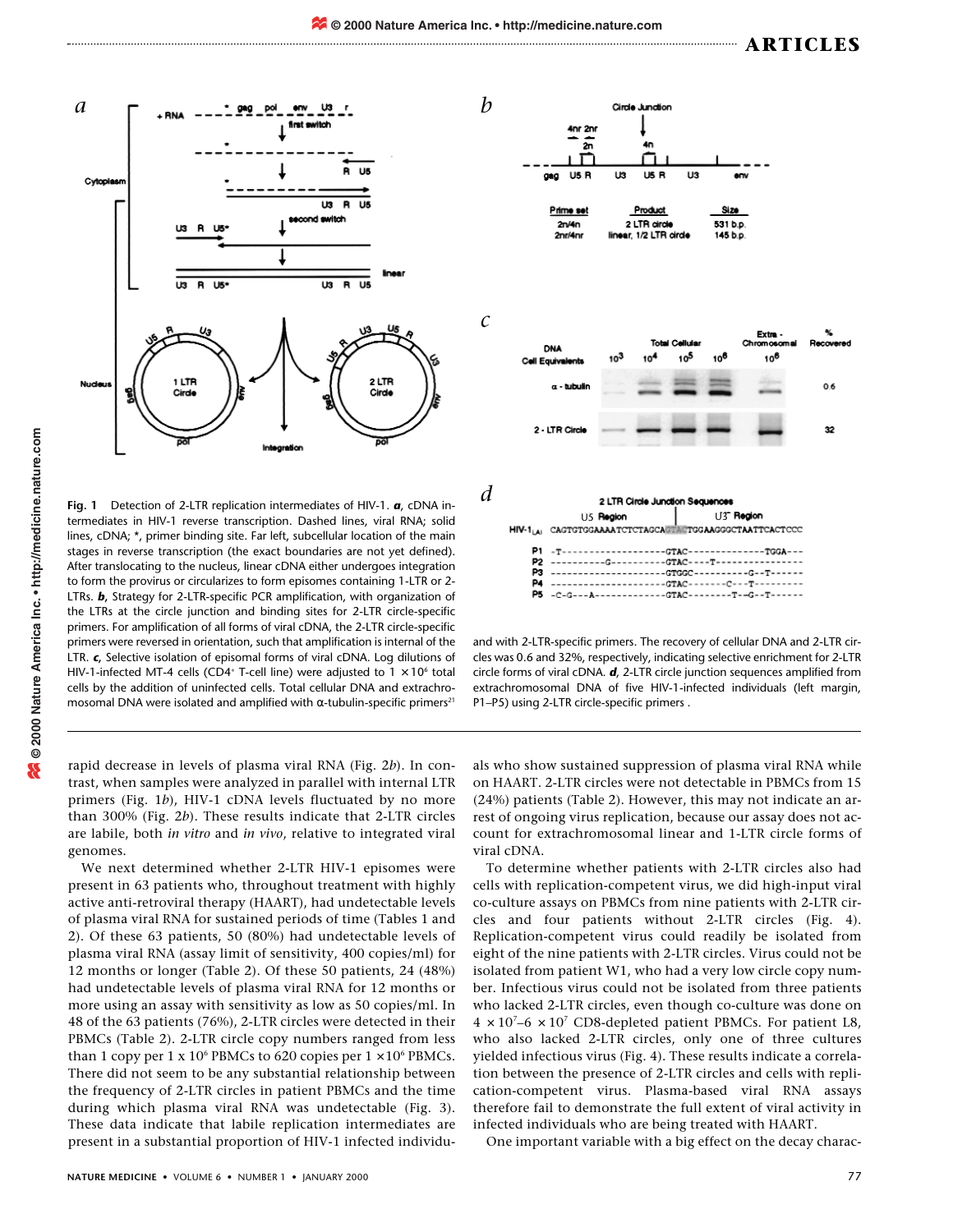teristics of viral compartments in patients on HAART is the possible contribution of a reservoir of ongoing virus replication. Such a reservoir would be predicted to provide a continuous source of infectious virus, which could sustain the pool of productively and latently infected cells. We have used a new approach to demonstrate ongoing virus replication in a substantial percentage of patients who have sustained undetectable levels of plasma viral RNA. Our observations support recent studies that presented evidence for ongoing virus replication in aviremic patients on the basis of viral sequence evolution<sup>8,9</sup> and the presence of HIV-1-specific transcripts<sup>10</sup>.

Several characteristics of the reservoir in which virus replication continues in patients on HAART can be inferred from our analyses. 2-LTR circles are formed only after completion of viral cDNA synthesis and translocation of the viral cDNA to the host cell nucleus $11,12$ , and both processes occur only after infection of cycling but not resting T cells $13,14}$  or peripheral blood monocytes<sup>15</sup>. These extrachromosomal episomes in the host cell nucleus are distinct from the extrachromosomal cytoplasmic cDNA intermediates that result from the restricted infection of resting  $CD4^+$  T cells<sup>12-14</sup>.  $CD8^+$  T cells contain proviral DNA in AIDS patients<sup>16</sup>. We have made a preliminary analysis of purified cells in two patients with readily detectable 2-LTR circles (patients L7 and L19). 2-LTR circles were detected only

in purified CD4+ lymphocytes and not in CD4– cells. Furthermore, 2-LTR circles were detected in both CD4<sup>+</sup>/RO<sup>+</sup> and CD4<sup>+</sup>/RO<sup>-</sup> subpopulations (data not shown), which is in agreement with studies indicating that both naive and memory T cells are susceptible to HIV-1 infection *in vitro*<sup>17-19</sup>. One question that emerges from our analysis is the nature of the reservoir in which virus replication is ongoing. Although 2-LTR circles were detected in patient PBMCs, it is unlikely that this compartment was the source of the infectious virus. Rather, CD4<sup>+</sup> T cells may have been infected during their passage through extravascular tissues. At present, we can only speculate on the tissue source of infectious virus. For example, 'sanctuary sites' may exist in some or all tissues where virus replication can occur in an environment that is relatively inaccessible to antiretroviral agents.

Our study has implications for the development of strategies to eradicate virus replication in HIV-1-infected individuals. Although complete elimination of HIV-1 replication may be difficult with current anti-retroviral regimens, our study, along with other published observations<sup>9,20</sup>, indicates that there do seem to be examples in which even the most sensitive assays fail to demonstrate ongoing replication in some well-suppressed patients<sup>9,20</sup>. It is also likely that, as more potent anti-retroviral therapeutics enter the clinic, ongoing or 'covert' virus replication may be arrested in more patients. A better understanding of the nature of the reservoir that sustains virus replication in aviremic patients on HAART may lead to the development of more effective strategies for the arrest of virus replication.

## **Methods**

**Study Populations.** Patient samples were obtained from three centers: the Division of Infectious Diseases and Immunology at UMass/Memorial Health Care (Worcester, Massachusetts), the Chelsea and Westminster Hospital (London, UK) and the UMass/Memorial pediatric HIV program (Worcester, Massachusetts). All participants gave informed consent for these studies. For evaluation of 2-LTR circle stability *in vivo*, PBMCs were obtained from four HIV-1-infected individuals (patients Gu, Sm, Za and Ha) who showed steady decreases in plasma viral RNA after adjustment of anti-retroviral regimens to more potent combinations. Patient Gu, who had been maintained on a two-drug reverse transcriptase inhibitor combination, was subsequently changed (week 0) to a three-drug regimen (ZDV/3TC/NFV). Patient Sm, who had been on a two-drug regimen (ZDV/3TC) was changed at week 68 to ddI/EFV/NFV. Patient Za, who had been on the four-drug regimen 3TC/D4T/ddI/NFV was adjusted (week 1) to ZDV/ddC/NFV/RTV. Patient Ha, previously on the three-drug regimen ZDV/ddI/NVP was subsequently adjusted (week 0) to D4T/3TC/NVP. Drug name abbreviations: ZDV, zidovudine; 3TC, lamivudine; D4T, stavudine; ddI, didanosine; NVP, nevirapine; RTV, ritonavir; EFV, efavirenz; NFV, nelfinavir; ddC, zalcitabine.

**Statistical Methods.** The relationship between 2-LTR circle frequency and either the duration of undetectable plasma viral RNA or the frequency of positive virus co-cultures was examined using Spearman's correlation coef-

| Table 1<br>Characteristics of study subjects |                    |                                         |                   |                    |                                         |  |  |  |  |  |
|----------------------------------------------|--------------------|-----------------------------------------|-------------------|--------------------|-----------------------------------------|--|--|--|--|--|
| Patient<br>number                            | Drug regimen       | CD4 T Cells<br>(cells/mm <sup>3</sup> ) | Patient<br>number | Drug regimen       | CD4 T cells<br>(cells/mm <sup>3</sup> ) |  |  |  |  |  |
| W1                                           | RTV, ZDV, 3TC      | 475                                     | L2                | 3TC, D4T, RTV      | 852                                     |  |  |  |  |  |
| W <sub>2</sub>                               | NFV, ZDV, 3TC      | 827                                     | L <sub>3</sub>    | ZDV, 3TC, IDV      | 448                                     |  |  |  |  |  |
| W <sub>3</sub>                               | IDV, D4T, 3TC      | 436                                     | L4                | ZDV, 3TC, RTV      | 978                                     |  |  |  |  |  |
| W <sub>4</sub>                               | IDV, D4T, 3TC      | 505                                     | L6                | D4T, RTV, SQV      | 577                                     |  |  |  |  |  |
| W <sub>5</sub>                               | IDV, D4T, 3TC      | 248                                     | L7                | D4T,ddl,NVP        | 394                                     |  |  |  |  |  |
| W7                                           | SQV, D4T, 3TC      | 443                                     | L8                | ZDV, 3TC, NFV      | 173                                     |  |  |  |  |  |
| W <sub>8</sub>                               | ddl,D4T            | 870                                     | L9                | 3TC, D4T, EFV      | 482                                     |  |  |  |  |  |
| W9                                           | NFV, D4T, 3TC      | 641                                     | L11               | ZDV, 3TC, RTV      | 615                                     |  |  |  |  |  |
| W10                                          | IDV, ZDV, 3TC      | 656                                     | L12               | 3TC, D4T, RTV      | 389                                     |  |  |  |  |  |
| W11                                          | IDV, ZDV, 3TC      | 344                                     | L13               | D4T, SQV, NFV      | 312                                     |  |  |  |  |  |
| W12                                          | ZDV, 3TC, DLV      | 626                                     | L14               | 3TC, D4T, IDV      | 375                                     |  |  |  |  |  |
| W13                                          | NFV, ZDV, 3TC      | 699                                     | L15               | 3TC, RTV, SQV, ABV | 91                                      |  |  |  |  |  |
| W14                                          | NFV, D4T, 3TC      | 685                                     | L <sub>16</sub>   | 3TC, D4T, SQV, RTV | 575                                     |  |  |  |  |  |
| W15                                          | NFV, 3TC, NVP      | 866                                     | L17               | 3TC, D4T, SQV      | 196                                     |  |  |  |  |  |
| W16                                          | RTV, D4T, 3TC      | 572                                     | L18               | ZDV, 3TC, IDV      | 175                                     |  |  |  |  |  |
| W17                                          | IDV, ZDV, 3TC      | 364                                     | L <sub>19</sub>   | 3TC, D4T, RTV, SQV | 499                                     |  |  |  |  |  |
| W18                                          | IDV, ZDV, 3TC      | 119                                     | L22               | ZDV, D4T, IDV      | 223                                     |  |  |  |  |  |
| W19                                          | SQV, ZDV, 3TC      | 153                                     | L23               | 3TC,ddC,IDV        | 534                                     |  |  |  |  |  |
| W20                                          | IDV, ZDV, 3TC      | 360                                     | L26               | 3TC, D4T, SQV, NFV | 911                                     |  |  |  |  |  |
| W21                                          | NFV, D4T, 3TC      | 208                                     | L27               | ZDV, 3TC, IDV      | 185                                     |  |  |  |  |  |
| W22                                          | D4T,3TC            | 495                                     | L28               | D4T, ABV, EFV      | 80                                      |  |  |  |  |  |
| W28                                          | NFV, ddl, D4T      | 527                                     | L <sub>29</sub>   | ZDV,ddC,SQV,NFV    | 121                                     |  |  |  |  |  |
| W30                                          | D4T,3TC            | 575                                     | L32               | 3TC, D4T, EFV      | 219                                     |  |  |  |  |  |
| M1                                           | NFV, D4T, NVP      | 287                                     | L33               | 3TC, D4T, IDV      | 610                                     |  |  |  |  |  |
| M <sub>3</sub>                               | IDV, ddI, NVP      | 440                                     | L36               | ddl, D4T, NFV      | 172                                     |  |  |  |  |  |
| M4                                           | IDV, ZDV, 3TC      | 586                                     | L37               | ZDV,ddC,3TC,IDV    | 279                                     |  |  |  |  |  |
| M <sub>6</sub>                               | NFV, ZDV, 3TC      | 317                                     | L41               | ZDV, 3TC, RTV      | 390                                     |  |  |  |  |  |
| M7                                           | NFV, 3TC, NVP      | 175                                     | L42               | 3TC, D4T, SQV      | 117                                     |  |  |  |  |  |
| M8                                           | IDV, ZDV, 3TC, NVP | 357                                     | L46               | 3TC, D4T, NFV      | 180                                     |  |  |  |  |  |
| M12                                          | NFV, D4T, 3TC      | 749                                     |                   |                    |                                         |  |  |  |  |  |
| M13                                          | ZDV, 3TC, EFV      | 670                                     |                   |                    |                                         |  |  |  |  |  |
| M14                                          | IDV, ZDV, 3TC      | 728                                     |                   |                    |                                         |  |  |  |  |  |
| M15                                          | IDV, ZDV, 3TC      | 565                                     |                   |                    |                                         |  |  |  |  |  |
| M16                                          | NFV, 3TC, NVP      | 403                                     |                   |                    |                                         |  |  |  |  |  |

CD4+ T-cell counts were determined at the time of 2-LTR circle measurement (Table 2). ZDV, zidovudine; 3TC, lamivudine; D4T, Stavudine; ddI, Didanosine; NVP, Nevirapine; RTV, Ritonavir; EFV, Efavirenz; SQV, Saquinavir; IDV, Indinavir, NFV, Nelfinavir; ddC, Zalcitabine; ABV, Abacavir.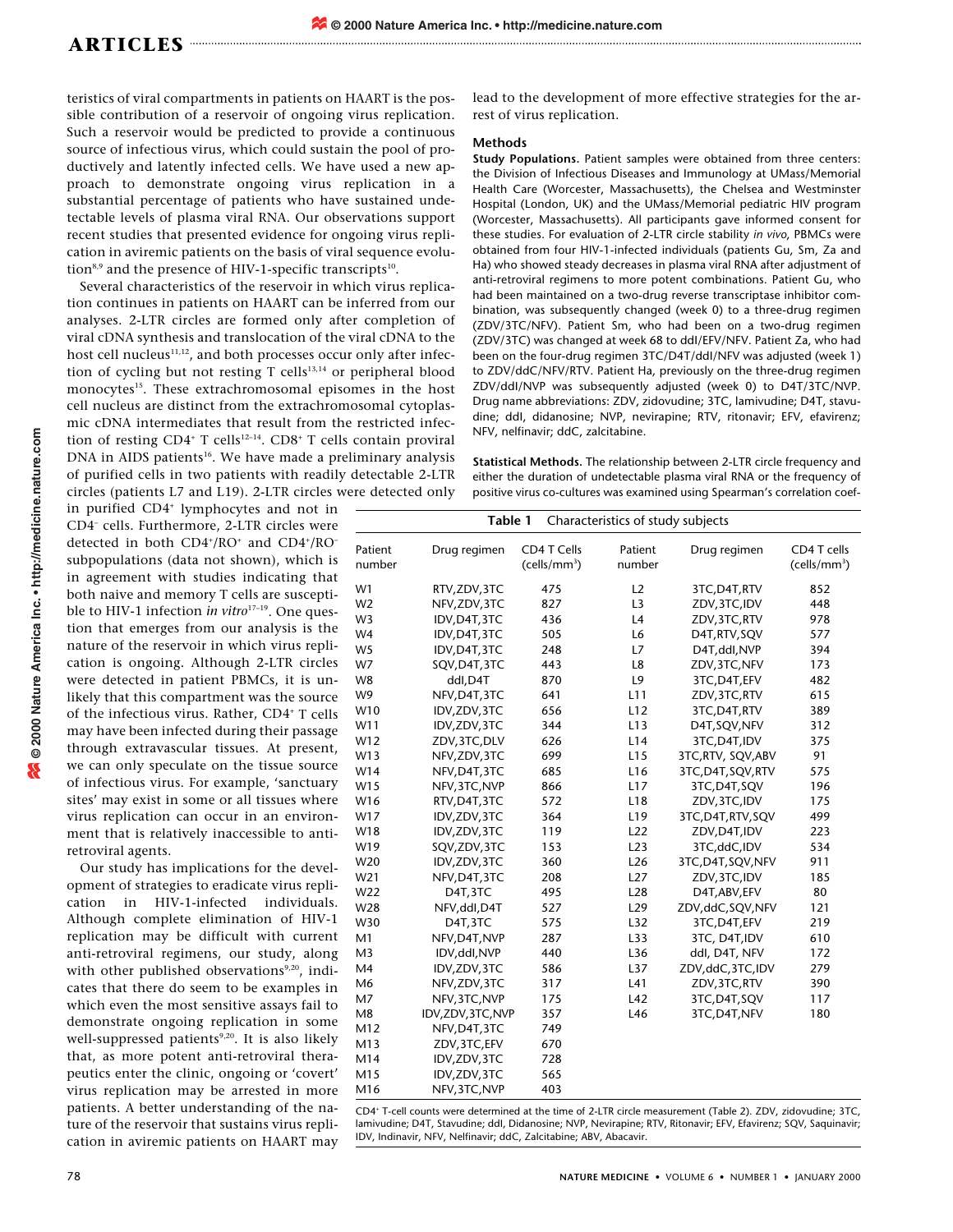





**Fig. 2** Stability of 2-LTR circles *in vitro* and *in vivo*. *a*, Instability of 2-LTR circle forms of viral cDNA *in vitro*. CD4<sup>+</sup> MT-4 T cells or CD4<sup>+</sup> Jurkat-CCR5 T cells were infected with the X4 variant, HIV-1 $_{AA}$  or the R5 variant HIV-1 $_{ADA}$ and viral infection and cDNA synthesis were allowed to proceed for 24 h, then further rounds of infection were then prevented by the addition of 5 µM ZDV or 1 µM Nevirapine, respectively; cells were then maintained in the presence of these reverse transcriptase (RT) inhibitors. Upward arrows, sampling intervals. Total cellular DNA was isolated (horizontal axis, time in

hours) and amplified with 2-LTR circle-specific primers and with internal (LTR U5–R) primers (Fig. 1*b*). *b*, Instability of 2-LTR circle forms of viral cDNA *in vivo*. PBMCs were obtained from four HIV-1-infected individuals (patients Gu, Sm, Za and Ha) who, after adjustment of their anti-retroviral regimens to more potent combinations, showed rapid decreases in plasma viral RNA levels. The frequency of viral genomes was determined relative to the amount of genomic cellular DNA (measured directly by absorbance at 260 nm); 100 ng cellular DNA represents approximately  $1 \times 10^6$  PBMCs.

ficient. The mean frequency of positive co-cultures in individuals with and without 2-LTR circles (Fig. 4) was further compared with a paired *t*-test.

**Nucleic acid purification.** Ficoll-purified PBMCs  $(2 \times 10^6 - 40 \times 10^6)$  were collected by centrifugation at 1,300*g* for 2 min. Cell pellets were resuspended in buffer P1 and extrachromosomal DNA was purified by a QIAprep™ spin miniprep kit (Qiagen, Valencia, California) using the modification for the isolation of low-copy-number plasmids as recommended by the manufacturer. Chromosomal DNA was recovered from the sodium acetate–SDS precipitate using DNAzol™ reagent (Life Technologies) according to the manufacturer's protocol. Total cellular DNA was purified using an Isoquick™ nucleic acid extraction kit (ORCA Research, Bothell, Washington).

**Characterization of 2-LTR circle junctions.** 2-LTR circle junctions were amplified from 10–30 µl of extrachromosomal DNA in a 50-µl reaction containing 1x HotStarTaq™ buffer, 200 nM nNTPs, 400 nM primers and 1.5 U HotStarTaq™ (Qiagen, Valencia, California). The reverse primer



(2n) was 5'–CAGATCTGGTCTAACCAGAGA–3' and the forward primer (4n) was 5'–GTAACTAGAGATCCCTCAGAC–3', which annealed to nucleotides 9,157–9,137 (HIV-1 LTR R region) and nucleotides 130–150 (HIV-1 LTR U5 region) of HIV-1LAI, respectively (GenBank accession number K02013). After an initial denaturation step (95 °C for 10 min), PCR amplification proceeded for 45 cycles (95 °C for 30 s; 60 °C for 30 s; 72 °C for 60 s) followed by a final extension (72 °C for 5 min). To control for the effect of sequence polymorphisms at primer binding sites, amplification was done with internal primers (2nr and 4nr) that were reversed in orientation to those described above. Amplification with the internal LTR primers proceeded for 35 cycles using conditions described above. Polymorphisms in the region of the LTR that is recognized by the fluorogenic probe can affect annealing of the probe and potentially result in 'false negatives'. To accommodate this, Taqman reaction products were subsequently analyzed on agarose–TBE gels and stained with ethidium bromide to ensure that those reactions did not contain episome-specific PCR products. For quantification of 2-LTR circle frequency in patient PBMCs, PCR reactions were done using an ABI prism 7700 sequence detection system with the addition of 200 nM fluorogenic probe to the reaction (5'–AGTGGCGAGCCCTCAGATGCTGC–3'), which anneals to nucleotides 9,081-9,103 of HIV-1<sub>LAI</sub>. The oligonucleotide probe was modified with 6-FAM (6-carboxyfluorescein) reporter dye on the 5′ end and 6- TAMRA (6-carboxytetramethylrhodamine) quencher dye on the 3′ end. Copy number estimates of 2-LTR circles were determined either by extrapolation from a plot of standards versus band intensity or by using the ABI prism 7700 quantification software. For sequencing, 2-LTR circle junctions were cloned into a TA cloning vector (Invitrogen, San Diego, California) and analyzed on an ABI 377 DNA sequencer according to the manufacturer's protocol.

**Fig. 3** Relationship between 2-LTR circle frequency and interval during which plasma viral RNA was undetectable in plasma (fewer than 50 copies/ml). Data represent all 63 patients. Statistical analysis ( $r_s$  = -0.143; *P* = 0.26; Spearman's rank correlation) indicates that within the time frame of the analysis, there was no correlation between 2-LTR circle frequency and duration of undetectable plasma viral RNA.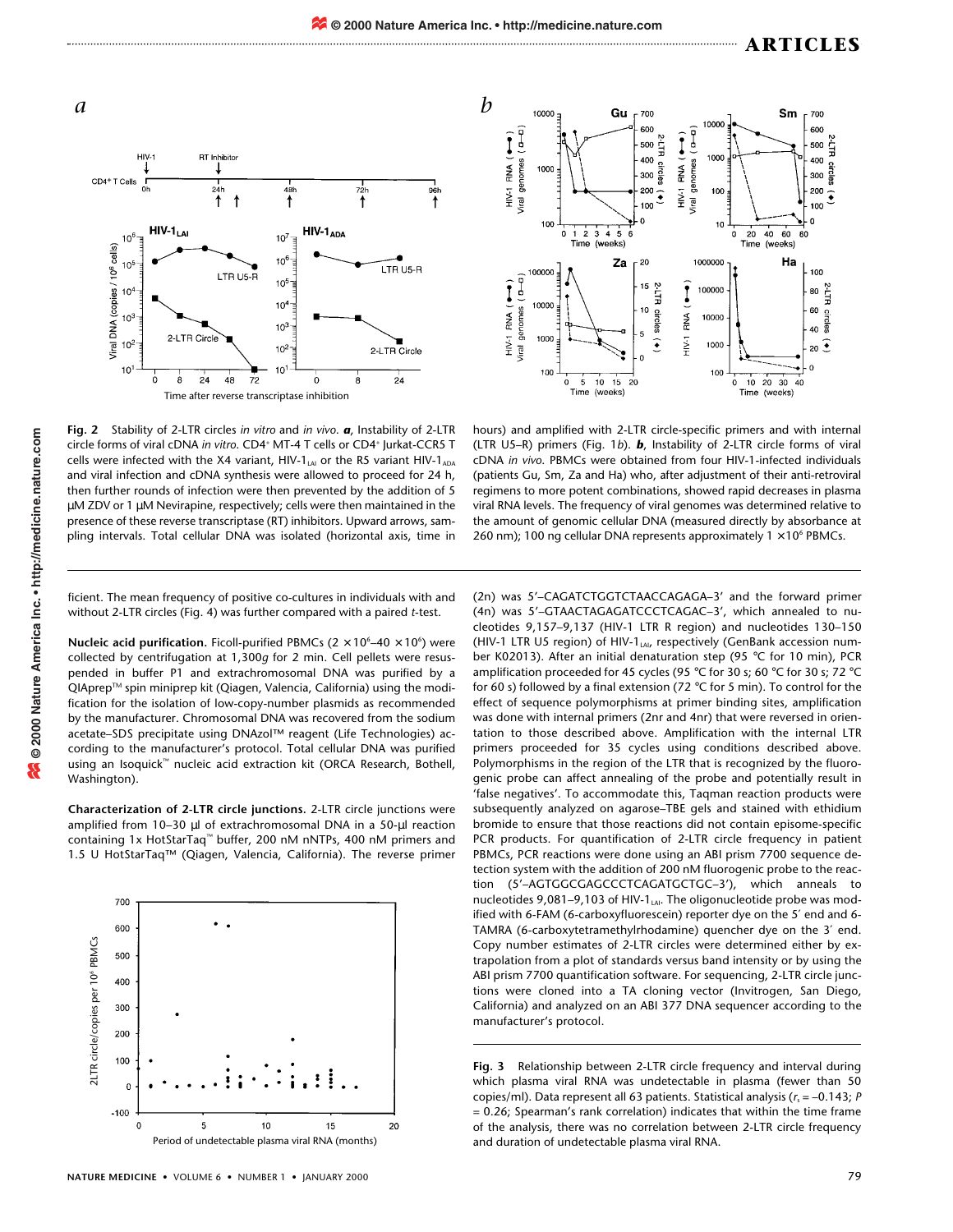**Fig. 4** High-input virus co-culture assays for replicationcompetent HIV-1. Virus co-culture results for replicate cultures (each containing  $1 \times 10^7$  CD8-depleted PBMCs):  $\blacksquare$ , positive;  $\Box$ , negative. Treatment regimens, CD4<sup>+</sup> T-cell status and time of undetectable plasma viral RNA, Table 1. There is significant correlation between the frequency of positive virus co-cultures and levels of 2-LTR circles  $(r_s = 0.892,$ Spearman's rank correlation; *P* < 0.01; *P* < 0.02, paired *t*-test).

**Virus co-culture assays.** Patient PBMCs were separated by Ficoll–Paque (Amersham–Pharmacia) and depleted of CD8+ T lymphocytes using antibody-coated beads (Dynal, Oslo, Norway). Cells were seeded in flasks in aliquots of  $1 \times 10^7$ cells in RPMI 1640 medium supplemented with 10% fetal calf serum and were activated by addition of 5 µg/ml phyto-

hemagglutinin for 12 h. CD8+ -depleted PBMCs from HIV-1-seronegative individuals were activated for 12 h with phytohemagglutinin and added to flasks of patient PBMCs, in equal number, together with 20 IU/ml of interleukin 2 (Genzyme, Cambridge, Massachusetts). At weekly intervals, half of the culture supernatant was replaced with fresh medium



containing 20 IU/ml IL-2 and  $1 \times 10^7$  freshly isolated, CD8-depleted and phytohemagglutinin-activated donor PBMCs from HIV-1-seronegative individuals. HIV-1 Gag p24 antigen in culture supernatants was evaluated by enzyme-linked immunosorbent assay after 4 weeks (Beckman Coulter, Fullerton, California).

| <b>Table 2</b> Analysis of 2-LTR circles in 63 aviremic patients |                                                              |      |                                                |                                                   |                 |                                                                                                   |      |                         |                                           |  |  |
|------------------------------------------------------------------|--------------------------------------------------------------|------|------------------------------------------------|---------------------------------------------------|-----------------|---------------------------------------------------------------------------------------------------|------|-------------------------|-------------------------------------------|--|--|
| Patient<br>number                                                | Period of<br>undetectable viral RNA <sup>a</sup><br>(months) |      | 2-LTR Circles<br>(copies/10 <sup>6</sup> PBMC) | PBMCs analyzed <sup>b</sup> Patient<br>(millions) |                 | Period of<br>number undetectable viral RNA <sup>a</sup> (copies/10 <sup>6</sup> PBMC)<br>(months) |      | 2-LTR Circles           | PBMCs analyzed <sup>b</sup><br>(millions) |  |  |
| W1                                                               | 23                                                           | (14) | 3                                              |                                                   | L2              | 8                                                                                                 | (8)  | 5                       |                                           |  |  |
| W <sub>2</sub>                                                   | 13                                                           | (13) | $\leq$ 1                                       | 5.5                                               | L3              | 12                                                                                                | (8)  | 10                      |                                           |  |  |
| W <sub>3</sub>                                                   | 23                                                           | (14) | 27                                             |                                                   | L4              | 21                                                                                                | (12) | 180                     |                                           |  |  |
| W <sub>4</sub>                                                   | 23                                                           | (12) | 37                                             |                                                   | L6              | 10                                                                                                | (7)  | $\mathbf 0$             | $4.0$                                     |  |  |
| W <sub>5</sub>                                                   | 19                                                           | (11) | 15                                             |                                                   | L7              | 11                                                                                                | (7)  | 610                     |                                           |  |  |
| W7                                                               | 19                                                           | (13) | 8                                              |                                                   | L8              | 17                                                                                                | (8)  | $\mathbf 0$             |                                           |  |  |
| W8                                                               | 18                                                           | (15) | <1                                             | 4.0                                               | L9              | 8                                                                                                 | (5)  | <1                      | 2.2                                       |  |  |
| W9                                                               | 22                                                           | (11) | 59                                             |                                                   | L11             | 19                                                                                                | (12) | 84                      |                                           |  |  |
| W10                                                              | 22                                                           | (15) | <1                                             | 4.0                                               | L12             | 19                                                                                                | (6)  | $\overline{7}$          |                                           |  |  |
| W11                                                              | 22                                                           | (15) | 65                                             |                                                   | L13             | 15                                                                                                | (3)  | $\leq$ 1                | 7.8                                       |  |  |
| W12                                                              | 26                                                           | (16) | $\pmb{0}$                                      | 5.5                                               | L14             | 14                                                                                                | (7)  | 116                     |                                           |  |  |
| W13                                                              | 13                                                           | (13) | $\pmb{0}$                                      | 5.5                                               | L15             | 30                                                                                                | (17) | $\pmb{0}$               | 1.5                                       |  |  |
| W14                                                              | 21                                                           | (15) | 47                                             |                                                   | L <sub>16</sub> | 12                                                                                                | (12) | $\overline{\mathbf{4}}$ | 8.1                                       |  |  |
| W15                                                              | 25                                                           | (12) | 17                                             |                                                   | L17             | 15                                                                                                | (15) | 14                      |                                           |  |  |
| W16                                                              | 22                                                           | (14) | $\overline{2}$                                 | 5.5                                               | L18             | 16                                                                                                | (13) | $\mathbf 0$             | 10.2                                      |  |  |
| W17                                                              | 26                                                           | (15) | 31                                             |                                                   | L <sub>19</sub> | 15                                                                                                | (6)  | 620                     |                                           |  |  |
| W18                                                              | 21                                                           | (16) | $\pmb{0}$                                      | 2.0                                               | L22             | 14                                                                                                | (12) | 6                       |                                           |  |  |
| W19                                                              | 16                                                           | (10) | 4                                              | 4.0                                               | L23             | 14                                                                                                | (12) | $\mathbf 0$             | 4.8                                       |  |  |
| W20                                                              | 27                                                           | (15) | 0                                              | 4.0                                               | L26             | 17                                                                                                | (8)  | 36                      |                                           |  |  |
| W21                                                              | 13                                                           | (13) | $\pmb{0}$                                      | 2.0                                               | L27             | 17                                                                                                | (17) | $\pmb{0}$               | 3.2                                       |  |  |
| W22                                                              | 23                                                           | (15) | 0                                              | $4.0$                                             | L28             | 8                                                                                                 | (3)  | 275                     |                                           |  |  |
| W28                                                              | 22                                                           | (8)  | 9                                              |                                                   | L29             | 21                                                                                                | (1)  | 3                       | 2.0                                       |  |  |
| W30                                                              | 22                                                           | (17) | $\pmb{0}$                                      | 4.0                                               | L32             | $\overline{7}$                                                                                    | (1)  | $<1\,$                  | 10.0                                      |  |  |
| M1                                                               | 14                                                           | (9)  | 31                                             |                                                   | L33             | 16                                                                                                | (1)  | $<1\,$                  | 14.4                                      |  |  |
| M <sub>3</sub>                                                   | 16                                                           | (7)  | 22                                             |                                                   | L36             | 14                                                                                                | (4)  | $\overline{2}$          | 5.6                                       |  |  |
| M <sub>4</sub>                                                   | 13                                                           | (ND) | 264                                            |                                                   | L37             | 13                                                                                                | (7)  | $\mathbf 0$             | 5.6                                       |  |  |
| M6                                                               | 24                                                           | (7)  | 63                                             |                                                   | L41             | 22                                                                                                | (1)  | 100                     |                                           |  |  |
| M7                                                               | 11                                                           | (ND) | 4                                              | 5.5                                               | L42             | 18                                                                                                | (1)  | $\pmb{0}$               | 2.0                                       |  |  |
| M8                                                               | 13                                                           | (2)  | 15                                             |                                                   | L46             | $\overline{7}$                                                                                    | (1)  | 4                       | 20.0                                      |  |  |
| M12                                                              | 12                                                           | (7)  | 35                                             |                                                   |                 |                                                                                                   |      |                         |                                           |  |  |
| M13                                                              | 10                                                           | (0)  | 67                                             |                                                   |                 |                                                                                                   |      |                         |                                           |  |  |
| M14                                                              | 14                                                           | (14) | 41                                             |                                                   |                 |                                                                                                   |      |                         |                                           |  |  |
| M15                                                              | 10                                                           | (10) | 82                                             |                                                   |                 |                                                                                                   |      |                         |                                           |  |  |
| M16                                                              | 12                                                           | (8)  | $\overline{3}$                                 | 4.0                                               |                 |                                                                                                   |      |                         |                                           |  |  |

In all cases, maintenance of suppression of virus replication was confirmed by measurement of plasma viral RNA loads every 90-120 d. <sup>a</sup> Period for which plasma viral RNA was below the level of detection using an assay with a sensitivity as low as 400 copies/ml. Numbers in parenthesis, period for which viral RNA was below the level of detection using an assay with a sensitivity as low as 50 copies/ml. 2-LTR circle copy numbers in most cases were determined in duplicate on independent PBMC samples. Values less than 1 indicate that more than  $1 \times 10^6$  PBMCs were required for detection of 2-LTR circles.  $^b$  Total number of PBMCs from which extrachromosomal DNA was isolated and analyzed for the presence of 2-LTR circles. Except where indicated otherwise, quantitation was done on extrachromosomal DNA from 1 × 10<sup>6</sup> PBMCs. In all cases, 2-LTR circles were quantitated by fluorescence-based PCR. Similar 2-LTR circle numbers were obtained when samples were quantified by comparison of PCR. band intensity to a standard dilution series of a 2-LTR circle containing plasmid.